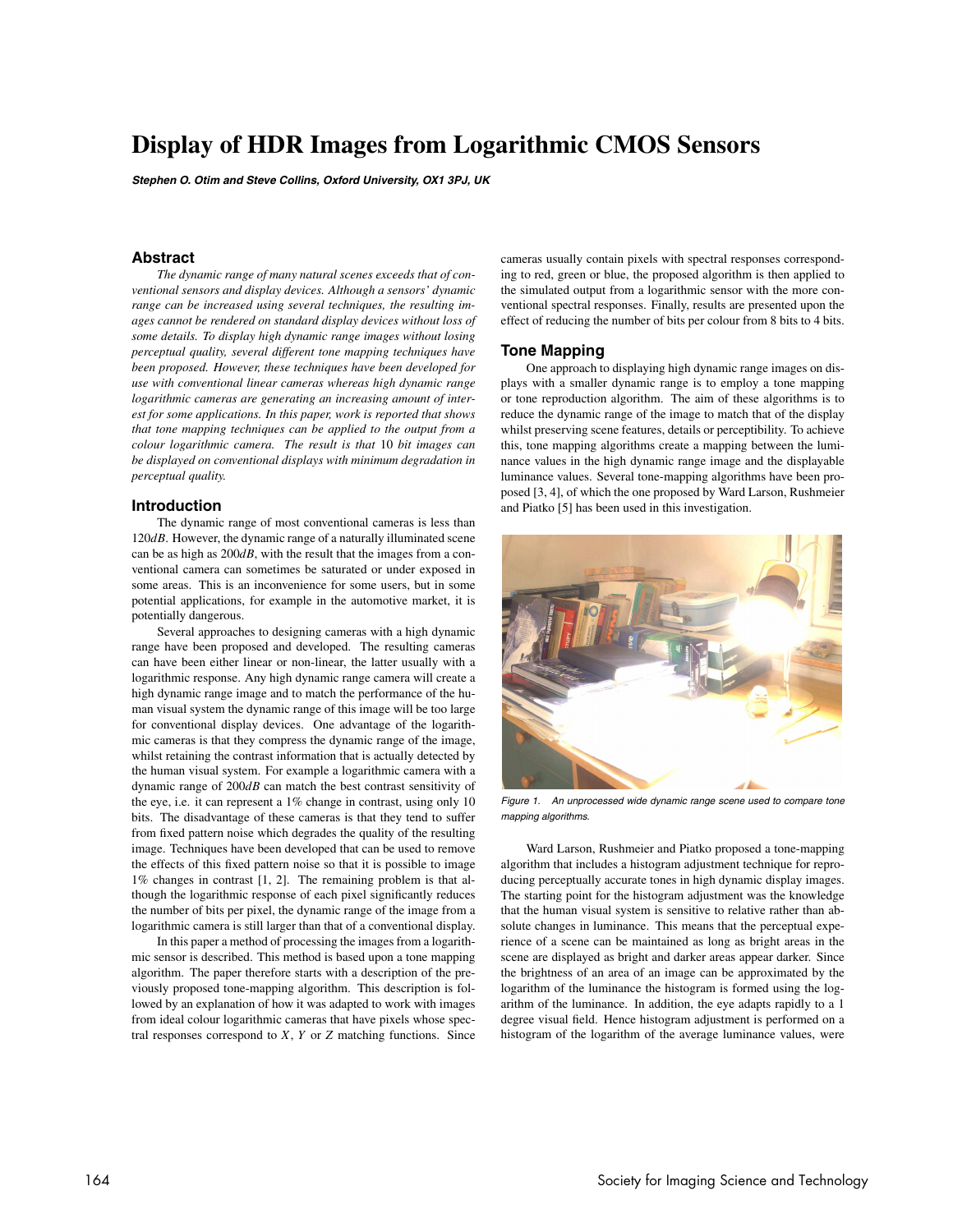the average is taken over an area of the image corresponding to a 1 degree field of view. These values are then used to create a cumulative distribution that creates a mapping between the scene luminance values and the corresponding display values.



Figure 2. The scene from figure 1 after tone mapping using the histogram equalization mapping function created using the technique proposed by Ward Larson, Rushmeier and Piatko. 1

### **Tone Mapping for Logarithmic Cameras**

The predominant feature of existing tone-mapping algorithms is that they have been developed to be used with high dynamic range images in which the pixel value is proportional to the luminance of the corresponding part of the scene. However, tone mapping essentially involves manipulating the human sensation of brightness of a scene so that the same experience is obtained from a display as from the original high dynamic range scene. Considering that brightness can be estimated from the logarithm of the luminance, tone mapping algorithms appear to be ideally suited to use with logarithmic cameras, which create an image containing pixel values proportional to the logarithm of the luminance.

A feature of the algorithm proposed by Ward Larson, Rushmeier and Piatko is that the histogram adjustment to create the important map between the image values and the display values is based upon processing the logarithm of the local average luminance. For a 'conventional' linear high dynamic range image, this is calculated by averaging the pixel responses and then calculating the logarithm of result. When the scene has been captured using a camera with a logarithmic response it is computationally easier to calculate the local average of the logarithm of the pixel luminance rather than the logarithm of the local average pixel luminance. In our experience images tone mapped using histograms of these two different values are indistinguishable. For an image from a logarithmic camera tone mapping can therefore be based upon a local average of areas of the image.

Another important aspect of tone mapping is the way in which colour information is handled to preserve the perception of colour. The tone mapping process is based upon creating a map between image brightness and display brightness. This means that a colour image should be separated into a luminance component, that can be tone-mapped, and chromatic components that are left unaltered. This suggests that the best format for tone-mapping a colour image is one in which the luminance is separated from the chroma.

Most cameras are manufactured with outputs that represent colour information using the *RGB* format that is most easily displayed. However, the best approximation to luminance that is available is the *Y* component of the *XYZ* CIE colour space. This suggests that the best approach to tone mapping is to determine the luminance at each pixel by calculating the *Y* component at each pixel and then tone mapping this variable. Since tone mapping will involve a transformation between the *logY* values in the image and that which is displayed it is imperative to create a format in which the *RGB* values can be displayed correctly after the mapping of the *logY* value. For a logarithmic camera the simplest means of achieving this is to create the variables

$$
logr = logR - logY = log\frac{R}{Y}
$$
  

$$
logg = LogG - logY = log\frac{G}{Y}
$$
  

$$
logb = logB - logY = log\frac{B}{Y}
$$

Once the *logY* value has been tone-mapped to a corresponding value  $log\acute{Y}$  then the three tone-mapped colors  $log\acute{R}$ ,  $log\acute{G}$  and  $log\acute{B}$  can be calculated using

$$
log\acute{R} = log\acute{Y} + logr
$$
  

$$
log\acute{G} = log\acute{Y} + logg
$$
  

$$
log\acute{B} = log\acute{Y} + logb
$$



Figure 3. The office image after tone mapping using the response of *Y* pixels in <sup>a</sup> logarithmic camera

Displaying a logarithmic image directly leads to a disappointing result in which many colors appear to be less saturated than expected. However, in normal tone mapping, and other techniques such as homomorphic filtering, the logarithmic representation is only an intermediate stage and the image is converted to a linear representation before it is displayed. This suggests that the image should be converted to a linear format  $\hat{R}\hat{G}\hat{B}$ . In some applications,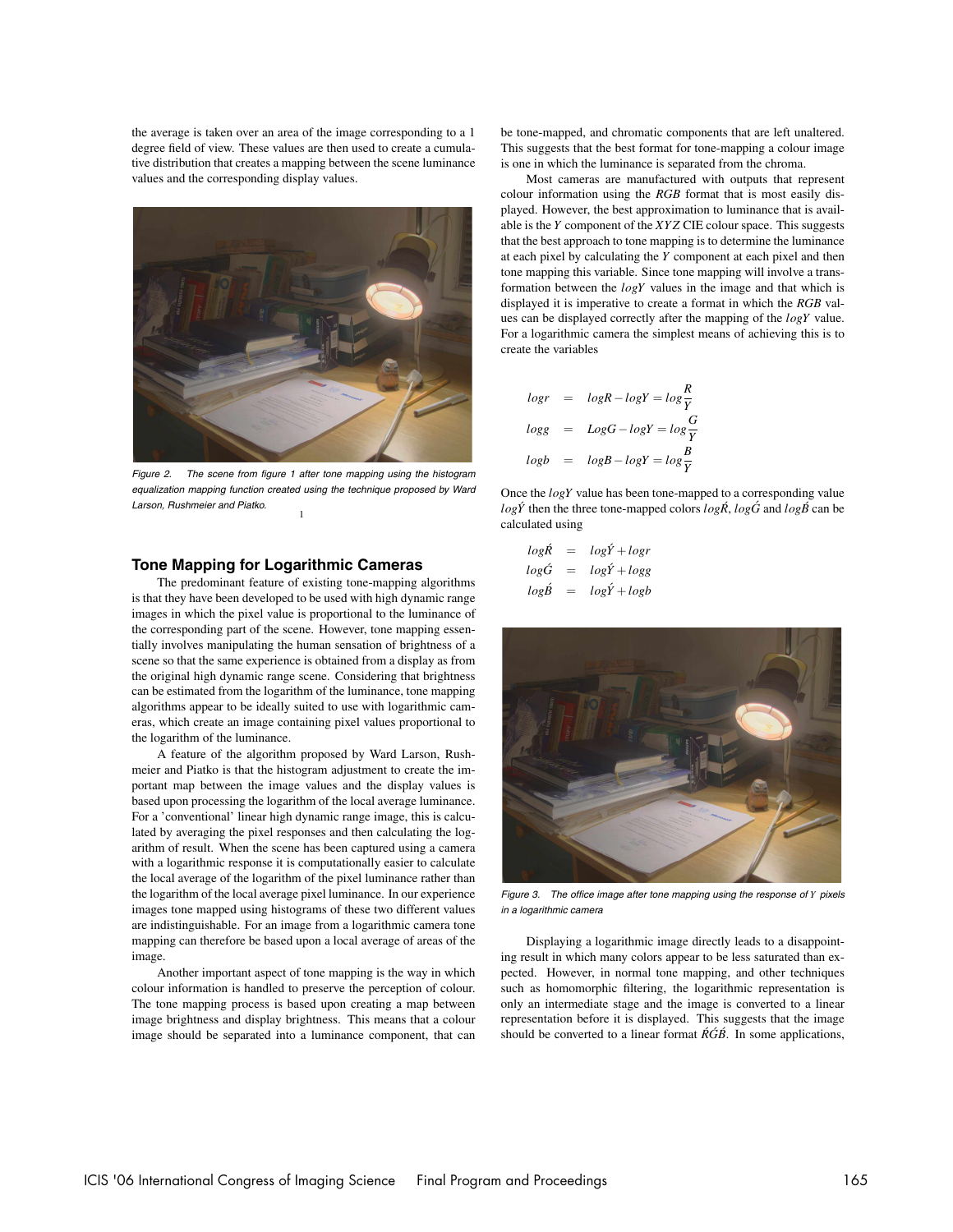notably display of computer generated scenes that must be as realistic as possible, it would be appropriate to modify this image to mimic the changes in the performance of the human visual system at different luminance levels. However, when displaying the image from a camera it is more appropriate to display the image as captured, even if the result is better than could be achieved by the unaided human visual system. The parts of the algorithm proposed by Ward Larson, Rushmeier and Piatko aimed at matching the subjective experience of viewing the image, including models for human contrast sensitivity, glare, spatial acuity, and color sensitivity, have not been implemented.

Figure 3 shows the effects of tone mapping the simulated output of a logarithmic response camera. As expected the resulting image is very similar to the result of tone mapping the conventional image of the same scene, shown in figure 2.

**Tone Mapping using Green**

# 100 200 300 400 500 600 100 200 300 400 500 600

Figure 4. The office image after tone mapping using the response of *Y* pixels in <sup>a</sup> logarithmic camera.

Figure 3 shows that a tone mapping algorithm can be applied to the image from a logarithmic camera. However, as in the original algorithm tone mapping was performed using the variable luminance channel *Y*. In a linear camera calculating *Y* from the *RGB* values is relatively simple. However, in a logarithmic camera the response of each pixel has to be converted to the linear domain, before the *Y* value is calculated so that the average of the logarithm of *Y* is used in tone mapping. Since green is more than 70% of the luminance *Y*, it appears that there is an opportunity to avoid the complexity of transforming between different representations by simply tone mapping using the local average responses of the green pixels in an image from a logarithmic sensor since it approximates the brightness of an area.

In order to investigate the possible compromise in the quality of an image resulting from tone mapping using green several images have been tone mapped using green channel rather than the *Y* luminance channel. Results from these images suggest that almost all areas of the images are indistinguishable when tone mapped using the two different variables. However, there is the occasional object in each image whose appearance is noticeably changed. One example of this effect is the red book at the left of the office image. This difference can be clearly seen by comparing figure 4 and figure 5. Comparison with the original image suggests that, as would be expected, the results obtained using tone mapping of *logY* are more similar to the original scene than tone mapping using *logG*. However, the zoomed and equally brightened views of parts of the scene in figures 4and 5 show that there are some small differences that are only detectable if the tone mapped image is compared directly to the original. Our experience suggests that tone mapping using *logG* leads to comparatively good results.



Figure 5. The office image after tone mapping using the responses of the green pixels in <sup>a</sup> logarithmic camera.

# **Bit Length per colour**

The results in the previous sections show that it is possible to tone map the output from a high dynamic range logarithmic camera into a conventional display format with 8 bits per colour per pixel. This format is suitable for many conventional display devices. However, an increasing number of low cost display devices, such as viewfinders for digital cameras and displays on mobile phones have fewer bits per colour per pixel.

The impact of reducing the number of bits per colour has been investigated by using the tone mapping algorithm to convert input images into displayable images with between 4 and 8 bits per colour per pixel. The typical results in figure 6 show that as expected reducing the number of bits per colour reduces the quality of the displayed image. The degradation with only 4 bits per colour is quite severe. However, the images 7 bits per colour are indistinguishable from the results with 8 bits per colour. The effect of reducing from 7 bits per colour to 6 bits per colour is an acceptable quality image over most of the scene, but a loss of detail in some areas, such as the box resting on the top of the row of books at the right hand side of the scene in figure 6 is questionable. The final decision concerning the acceptable quality of the final image and hence the number of bits per colour that must be used ultimately depends upon the application. However, these results suggest that tone mapping can be used to display the output of a high dynamic range logarithmic camera on displays with less than 8 bits per colour.

# 166 Society for Imaging Science and Technology